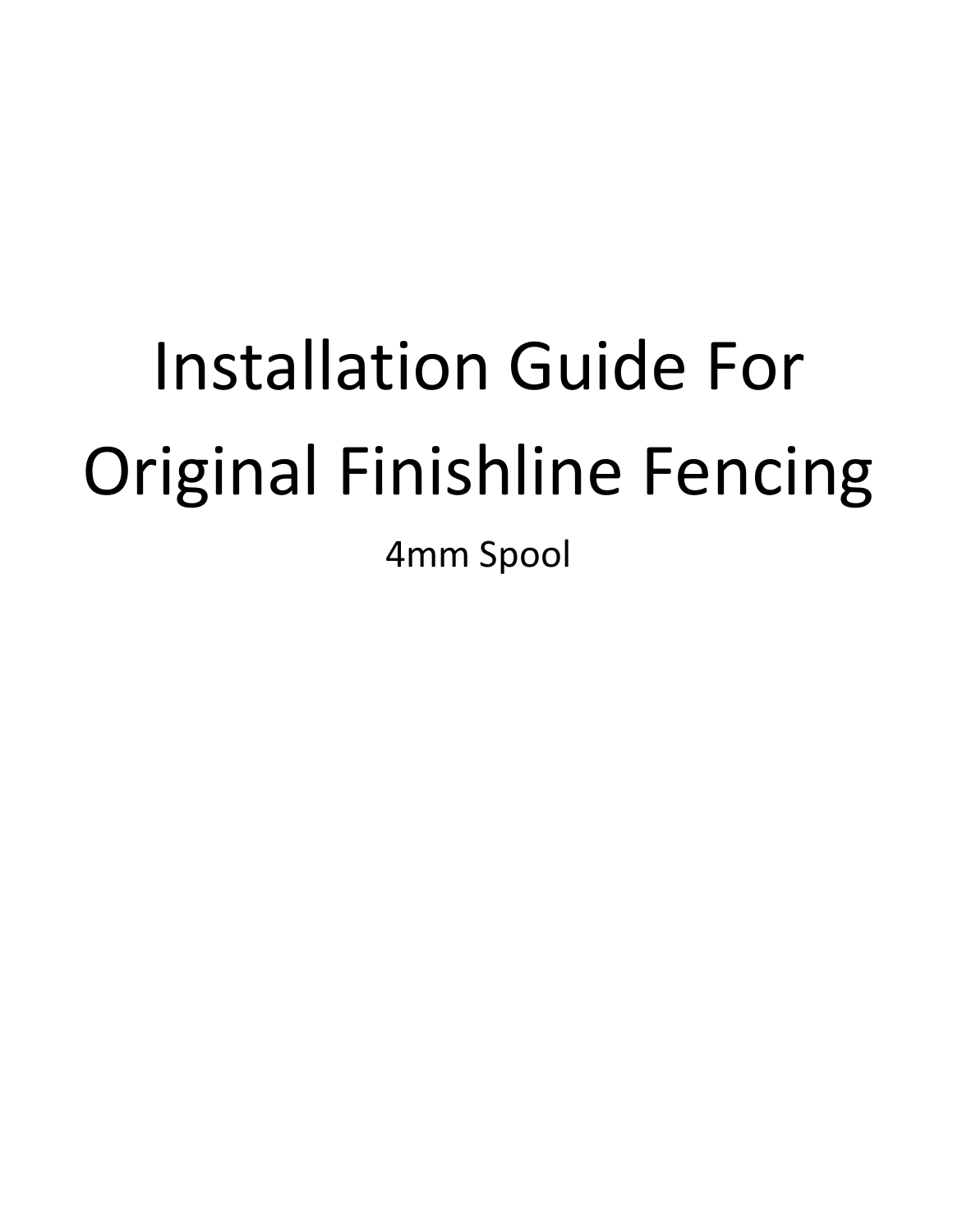# **About Finishline**

Thank you for choosing Finishline Fencing for the containment of your horses and/or livestock! We are confident that you will be satisfied like the thousands of others who are using Finishline on their farms worldwide. Finishline has 45 years of tested durability and strength, while delivering a beautiful fence that will add value to your property.

Finishline is as strong as a wire fence with 1,250 lbs. of tensile strength per strand. It is the only product of its kind to be manufactured with vital UV inhibitors throughout. This UV protection maintains the products strength, flexibility, and stunning appearance. Finishline is lightweight and easy to install. A 2,000-foot spool of Finishline weighs only 23 lbs. and has a silk like feel that can be hand tensioned by applying 150 lbs. of pull. This simple installation is a do-ityourselfers dream!

Finishline can withstand temperatures from -40 to 128 degrees Fahrenheit without losing its tension. No more wasted time maintaining the proper tension and viability of your fences.

Finishline contains no wire, which delivers several great advantages; it is lightweight thus easy to install, requires no special equipment for installation and in some cases can be tensioned by hand. Finishline flexes upon harsh impact from horses and livestock which can reduce the risk of injury.

As all horse/livestock owners know, no containment system is fool proof. We recommend the use of an electric line with all Finishline installations. Please continue to look through our installation guide so you can properly install your Finishline and know that your livestock will be safely contained behind the best!

## **Pre-Installation**

The prerequisite to a successful Finishline Fence Installation is advanced planning, combined with proper tools and quality materials. Before you begin, walk the proposed layout to check for any obstructions that might cause you to have to modify your layout. Modifying your layout is easier in the planning stage than in the middle of installation.



*Illustration 1.1*

When you feel confident that your proposed layout will work, draw a measured, or to scale, layout of your fence installation. This fence layout will be a valuable planning aid and will also help establish a materials list. Please see *Illustration 1.1* to the left.

Note that the space between posts and the number of strands installed is determined by the intended use of the enclosure; pasture, feed lot, corral, etc. and what type of animals and how many animals will be enclosed.

When you have completed your fence layout, contact your local utility company and schedule an inspection to determine if and where utility lines are located. Typically, in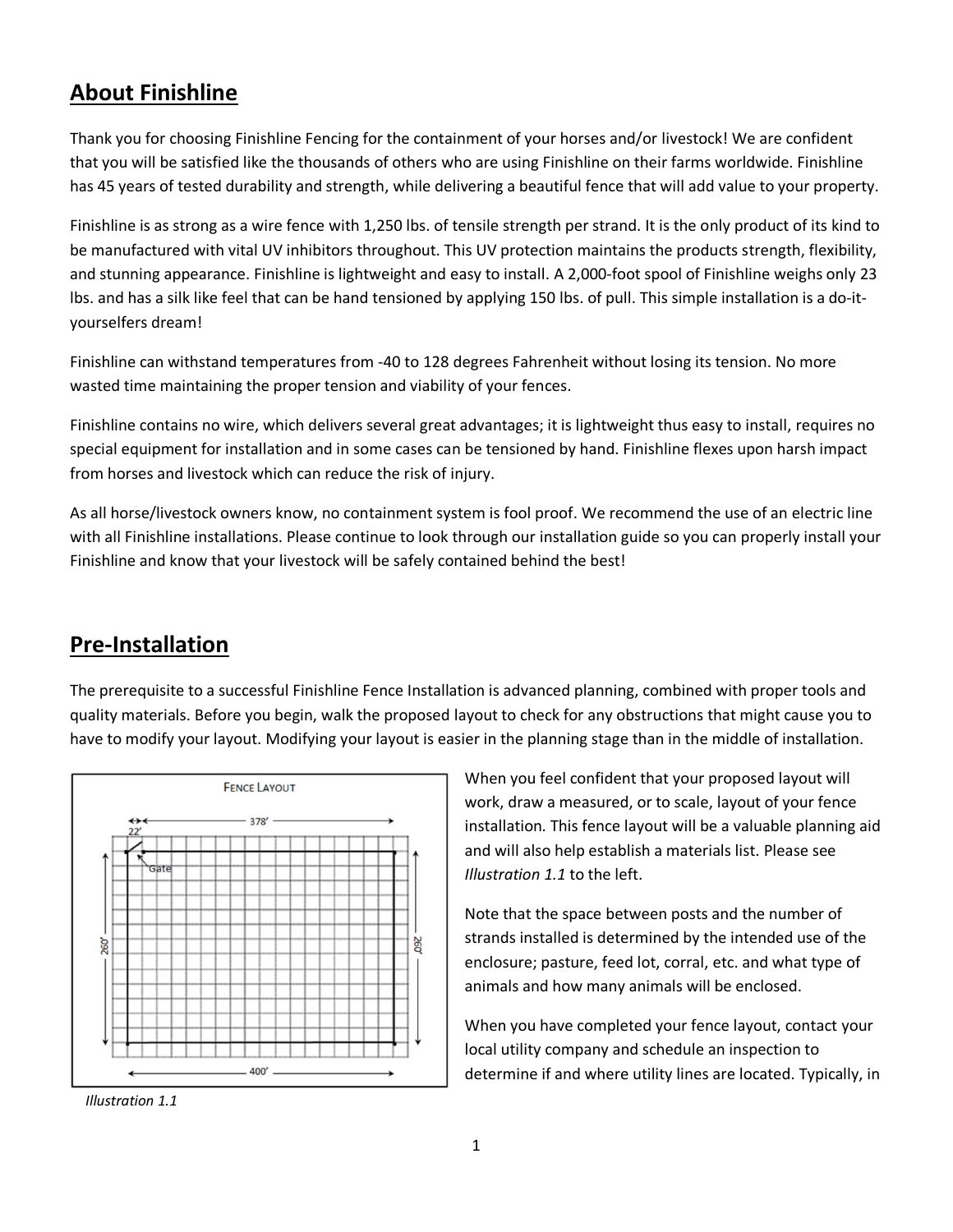most localities, a free "One Call" program is available, and response is in less than three days. THIS IS VITAL BEFORE DIGGING THE FIRST POST HOLE OR DRIVING THE FIRST POST.

Following all safety requirements and guidelines is as important as any component of your plan. This includes, but is not limited to; eye protection, gloves, and steel toed work boots. Also, use ear protection when operating power augers or post drivers.

## **Recommended Number of Strands and Spacing**

When installing Finishline Fencing, acceptable post spacing is 8 to 12 feet apart. **Finishline recommends using at least one strand of electric when installing your fence line. If you choose not to use electric, please do so with caution.** Size of the herd, types of animals being contained, animal personalities, and beauty will influence the numbers of strands needed to contain your animals. Please see Electrifying the Fence on page 5 for more details.

*Equine/Donkey*- Horse owners for years have used Finishline for safe containment of their horses. When containing horses, it is recommended to use 4 to 5 strands of Finishline Fencing and to space them 7 to 12 inches apart. The top strand should be a minimum of 52 to 54 inches from the ground and 2 to 4 inches from the top of the post. The bottom strand is typically 14 to 18 inches off the ground. Horses which have a tendency to rub fencing continually or

"play" with fencing can lead to problems for the fence and the horse. In cases of frequent horse contact with fencing, the electric line should help train animals off the fence. Please see *Illustration 2.1* for installation ideas.



*Stallions and Jumpers*- For extra fence height, use 6 to 7 strands of Finishline Fencing.

*Illustration 2.1*

*Cattle*- Use 3 lines of Finishline with two lines of barbed or electric between strands. Finishline is an excellent sight line for large cattle farms. Please see *Illustration 2.1* above for an example.

*Other Livestock*- For use with other animals such as goats, sheep and minis, place Finishline closer together for optimum containment and use 2 to 3 strands of electric.

*Deer*- Finishline is an excellent option when your property has problematic deer. Higher installation and closer spacing helps to protect your land from being intruded on by deer. In most cases deer are reported to bounce off the fence without breaking it or clears the Finishline fence line with minimal damage.

## *Please Note:*

*The above examples are suggestions only.* 

*Fencing of all livestock comes with risk. Please use your own judgement and research for your final installation. It is our recommendation to use electric with all Finishline installations to provide the safest containment system. If you choose not to use electric, please do so with caution.*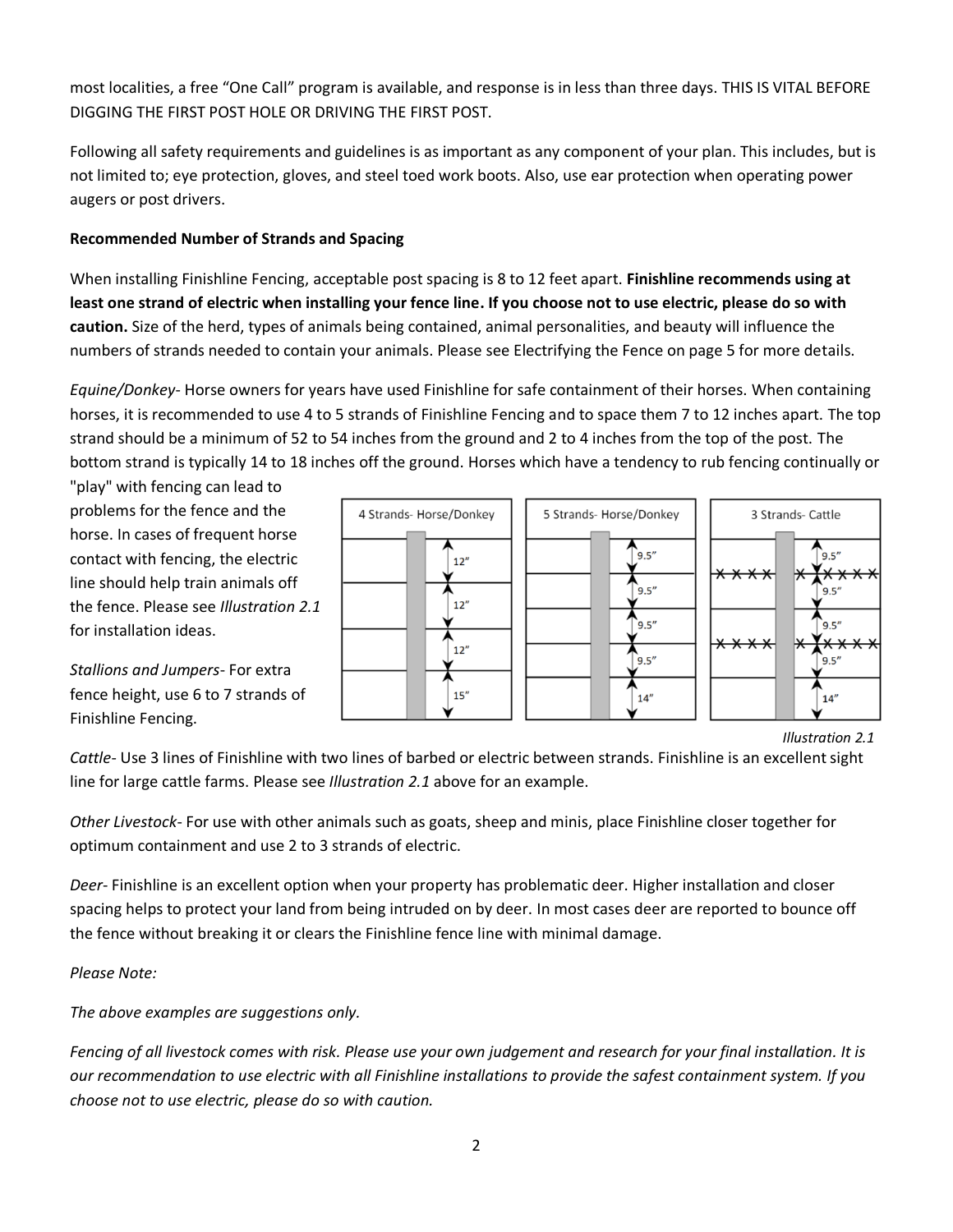## **Attaching Finishline to your Posts**

Finishline can be used with any type of post system. The two most common types are wood posts and t-posts. See below for the different ways to attach Finishline to your wood and t-posts. All choices work equally as well.

*Wood Posts* - There are four main options to attach Finishline Fence to wood posts: insulators, drilling, and stapling. Use a template to mark locations for your post attachment placement.

## 1- **Wood post insulators**

To use wood post insulators, simply attach to wood post with galvanized roofing nails. Once attached to the posts, run the Finishline through the holes to keep it aligned.

## 2- **Ring insulators**

To install ring insulators use a **Ring Insulator Drill Tool** and attach to your drill. A pilot hole may be needed depending on your post.

## 3- **Drilling through the posts**

Finishline Fencing can be installed by drilling through line posts and running the Finishline Fencing through holes up to the end post where it will be anchored. If through-the-post installation is selected, a wooden template (2" x 2" x 6') with holes pre-drilled at the selected spacing will allow fast hole alignment and allow the horse fence to follow the contours of the land.

To drill holes, use a battery-operated or portable generator-operated electric drill with a 5/16-inch or 3/8-inch wood drill bit. For large diameter posts, a 5/16-inch bell hanger installer drill bit permits drilling through the thickest posts.

NOTE: The use of through-the-post installation carries with it a slight risk of abrasion. If this is a concern, you may line the holes with protective tubing. Abrasion can be reduced by using an electrified wire with Finishline Fencing, as this will help prevent animals from pushing on the fence.

## 4- **Staples (Insulated or standard U)**

When installing with the Staples, care should be taken to prevent crushing Finishline. Using installation staples will prevent this from happening and permits Finishline to slide freely without wear. Please see *Illustration 3.1* for an example.



*Illustration 3.1*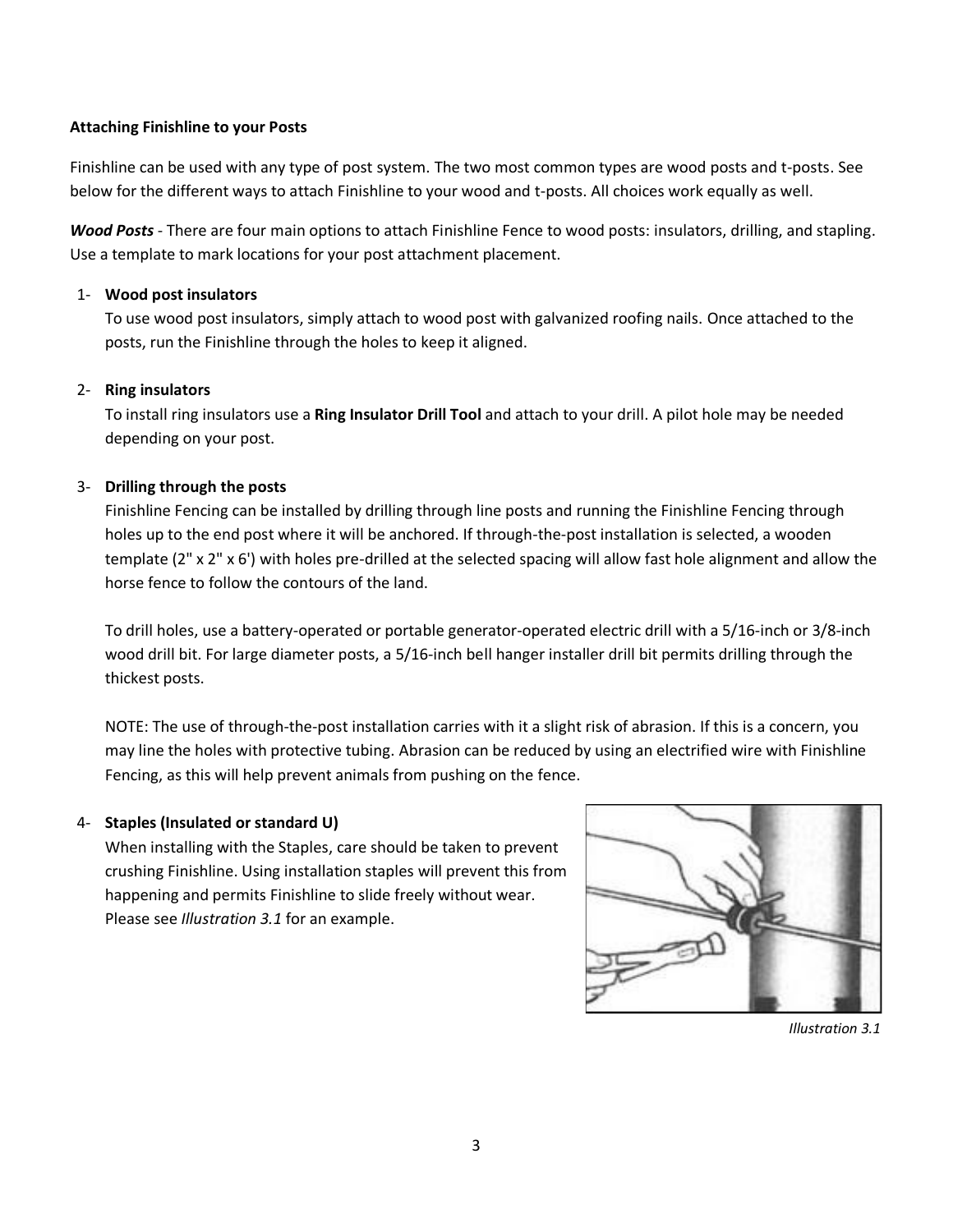*T-Posts* – We carry four accessories that be used with T-Posts. Two that will attach Finishline to the post and two toppers to help protect the top of the metal post.

## 1- **Standard T-Post Insulators**

Available in white or black. 25 to a bag.

## 2- **LockJawz**

Provide added flexibility when placing the insulator to the T-Post. Can be attached at any angle. Available in white or black. 25 to a bag.

## **3- T-Post Vinyl Safety Cap**

Lightweight and helps to provide more visibility and a layer of protection from the metal post. Available in white. 25 to a bag.

## **4- T-Post Safety Topper**

Larger molded topper which provides added visibility and the ability to hold electric line and has a higher layer of protection from the metal post. Available in white or black. 10 to a bag.

## **Installing Your Finishline**

## **Start Post**

The three most common ways to begin your Finishline runs are as follows:

## **1- Finishline Bayco Knot**

Give yourself approximately 3 feet of Finishline to start the knot. Wrap around your start post 3 times, wrap the short end up the run line 3 times then wrap back 3 times. Once you do this, insert and wrap the Finishline around the original loop 2-3 times to secure the line. Please see *Illustration 4.1*.



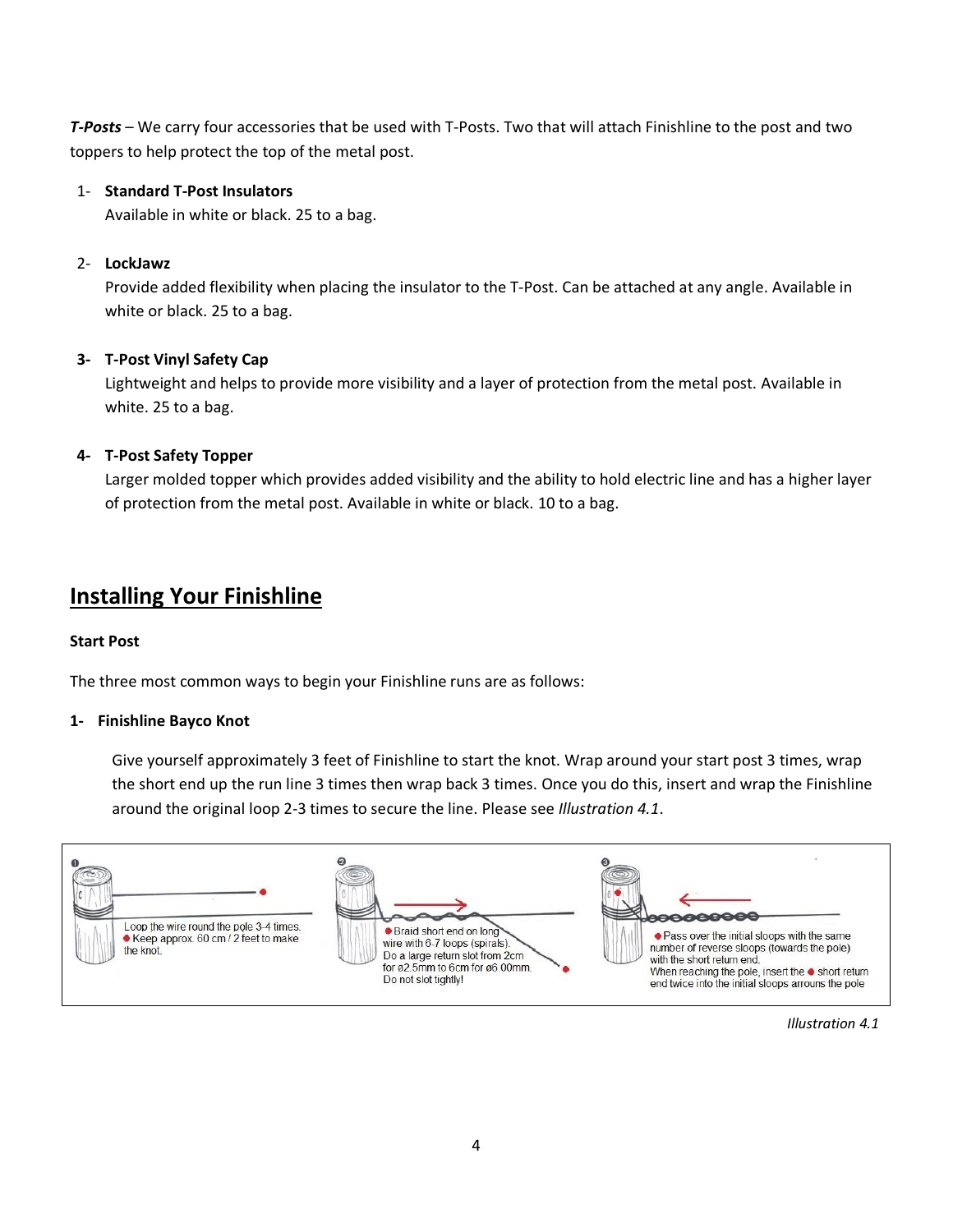### 2- **One-Way Vice** – 5/8-inch hole

To start your fencing with a One-Way Vice, drill a 5/8-inch hole in your start post. Begin by threading the Finishline back through the hole while holding the pointed end of the vice at the first post. Insert the line through the vice then insert the vice into the post. Always cut Finishline at an angle when using a vice for easier insertion. Please see *Illustration 5.1* for diagrams on how to tension.

**NOTE:** It is not necessary to secure the vice to the post.



*Illustration 5.1*

#### 3- **GP No. 2 (GP2)**– 5/16-inch or 3/8-inch hole

When using a GP2, installation is very similar to the One-Way Vice. Drill through your end post with a 5/16-inch or 3/8-inch drill bit. Begin by threading the Finishline back through the hole and insert the line into the GP2. The GP2 will hold tension on the outside of your post. You then have the option to tack Finishline to your post with a staple, or loop back into GP2. This will allow Finishline to be re-tensioned if needed. Cut Finishline at an angle when using a GP2 for easier line insertion. See *Illustration 5.2* to see how GP2 looks installed.



*Illustration 5.2*

## **Stretching for Proper Tension at Your End Post**

A One-Way Vice or GP2 is inserted into at least one end post and optimally both for each strand of Finishline that is being installed. Thread the Finishline through the vice and pull all slack from the fence run. Once this is done, it is time to tension your fence.

Pull Finishline Fencing from both ends, for proper tension, unless starting with a Finishline Bayco Knot where this would be impossible. Always start at the bottom strand and work your way up to the top strand. Always be sure to leave enough extra fence (6-10 inches) on both ends to attach a strand stretcher or vice grips. On shorter runs, Finishline can be tensioned by hand. Please see *Illustration 5.3* for *Illustration 5.3*

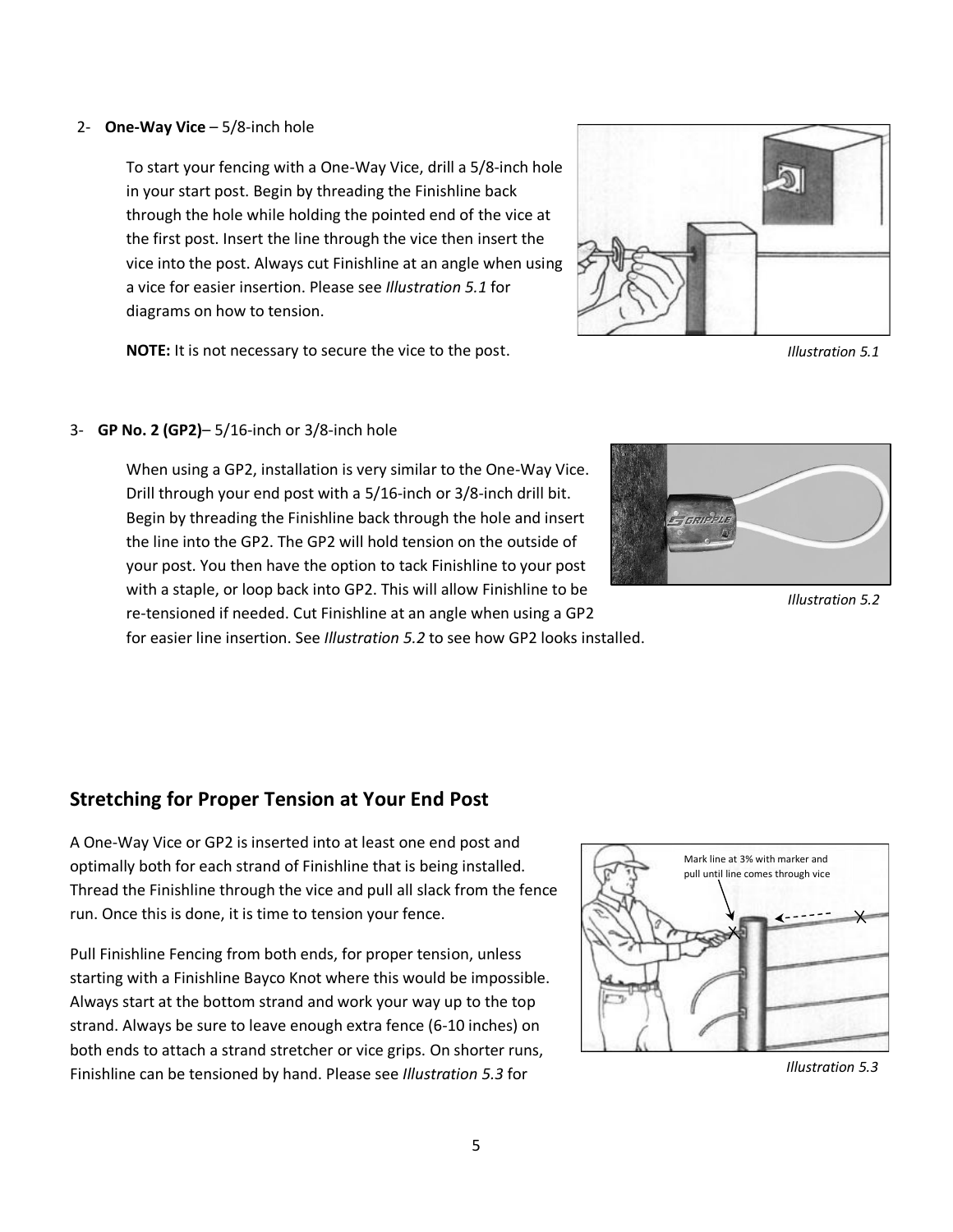6

tips on tensioning your Finishline Fence. Keep in mind colder weather does make tensioning more difficult. A Torq Tensioning Tool will make tensioning easier.

**Finishline Fencing requires a tension of 3-4% of total strand length.** For example, a 400-foot length with a 3% tension is 12 feet (.03 X 400). As a result, you would need to tension your fence twelve feet.

After determining the length needed to tension the fence, measure in from the end post to the predetermined length and mark the fence line with a marker or ribbon. Begin stretching with Torq Tensioner Tool, hand strength, or other fence stretchers. Using a mark on the fence or ribbon will help ensure proper tension is being applied. After tension is reached, cut all but approximately one foot of your fence line. Tack extra Finishline with a staple to the post for future tensioning needs.

**Splicing/Repairing**- If your job requires more than one spool of Finishline, it will be necessary to splice the spools together. This is also the way you would repair breaks in the Finishline. This can be done with a **Wire Link** or **Gripple**.

To use a Wire Link, put both ends of the line that you are splicing into opposing holes at the end of each Wire Link. Always cut Finishline at an angle for easier insertion. Please see *Illustration 6.1* of the Wire Link in use. To use a Gripple, follow arrows on the Gripple putting one strand in the top holes and the other strand through the bottom.

# **Electrifying the Fence**

Only a livestock owner can determine what is best for his/her animals with regards to how much electric current is needed for safe containment. Finishline Fencing cannot carry an electrical charge itself, but a Finishline Fence can be electrified in several ways. We have listed below some common installation techniques.

- 1- Attach a strand of electric on the inside portion of your posts using an insulator.
- 2- Reduce your Finishline Fence Line by one and install an electric line in its place.
- 3- Wrap an electric line around one of your Finishline strands. Using this technique will reduce the amount of labor necessary to upkeep electric. Because Finishline rarely loses tension, you can support your electric line by wrapping it around one of your Finishline strands. This will eliminate the need for you to retension your electric strands. A 17-gauge aluminum wire can be easily wrapped several times around a Finishline strand between posts. The electric wire will need to go through an insulator on each post. Finishline acts as an insulator and will not short your line. Please see *Illustration 6.2* for example.

The inclusion of electric is recommended for all Finishline Fencing installations.



*Illustration 6.1*



*Illustration 6.2*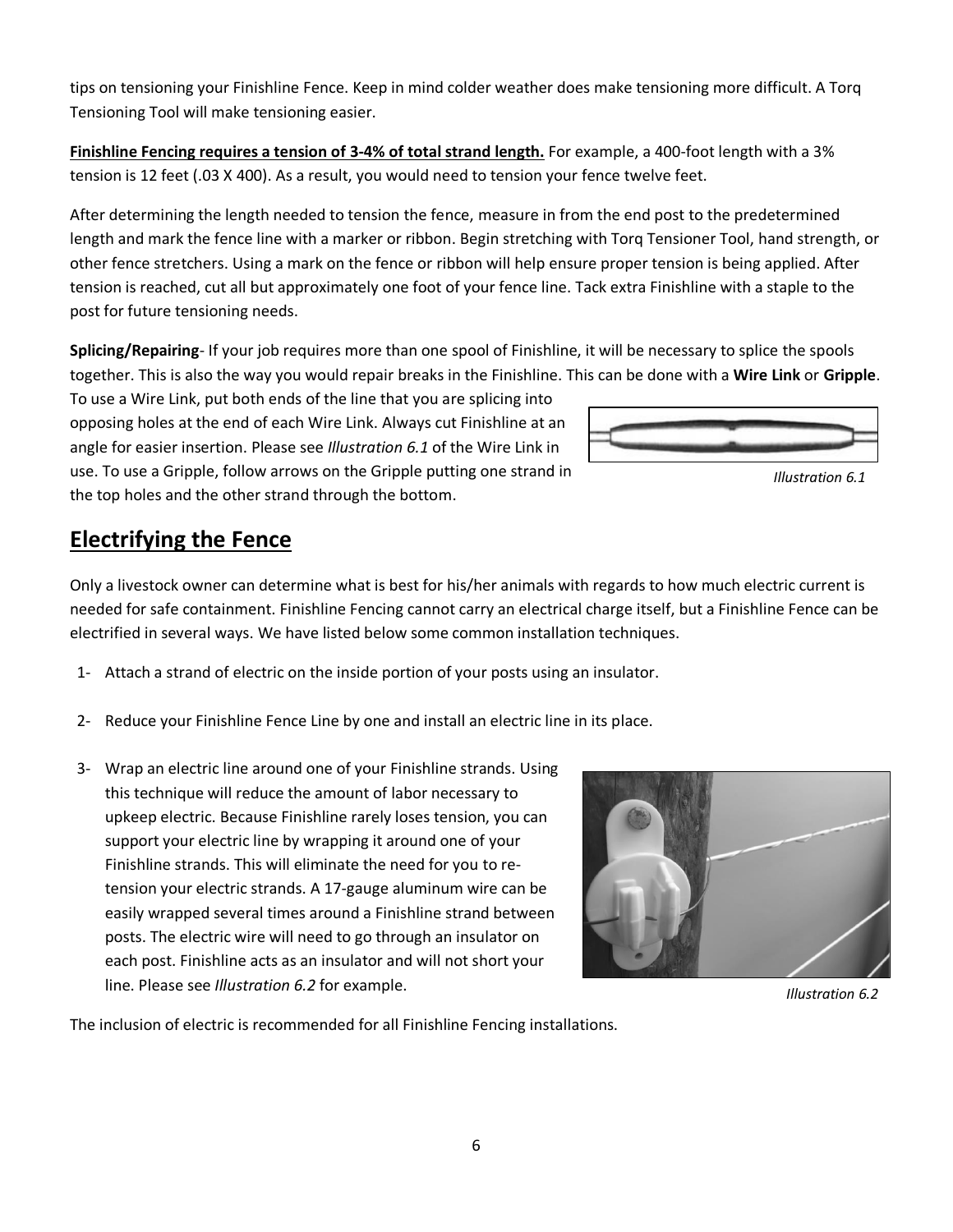# **Calculating the Number of One-Way Vices/GP No. 2s**

In *Illustration 7.1*, there are only 4 end posts where the Finishline is being terminated and tensioned. These are marked by the word "Vice". In the example provided, this person was using 5 strands of Finishline. To determine the number of Vices or GP2s required, multiply the number of posts where you are terminating by the number of Finishline strands you are installing, and this will tell you how many tensioners to purchase. In this case, this person needs to purchase 20 One-Way Vices or GP2s.



When runs are over 150ft. it is advisable to use Vices or GP2s at both the start and end of each run. In *Illustration 7.1* the knots would be replaced by Vices or GP2s. In the example above, 40 Vices or GP2 would be needed.

In *Illustration 7.2*, there are 5 end posts where the Finishline is being terminated and tensioned. In this example, this person was using 3 strands of Finishline. To determine the number of tensioners required, multiply the number of posts where you are terminating by the number of strands you are installing. This will tell you the number of Vices or GP No 2s to purchase. In this case, this person needs to purchase 15 One-Way Anchor Vices or GP No. 2s.



#### Please Note:

If you need help or advice determining the amount and type of accessories to use, please contact a Finishline advisor. By providing a simple sketch with the length of your runs and approximate location of gates we can quickly provide you with the most optimal and cost-effective plan. 724-625-6100 / info@agliner.com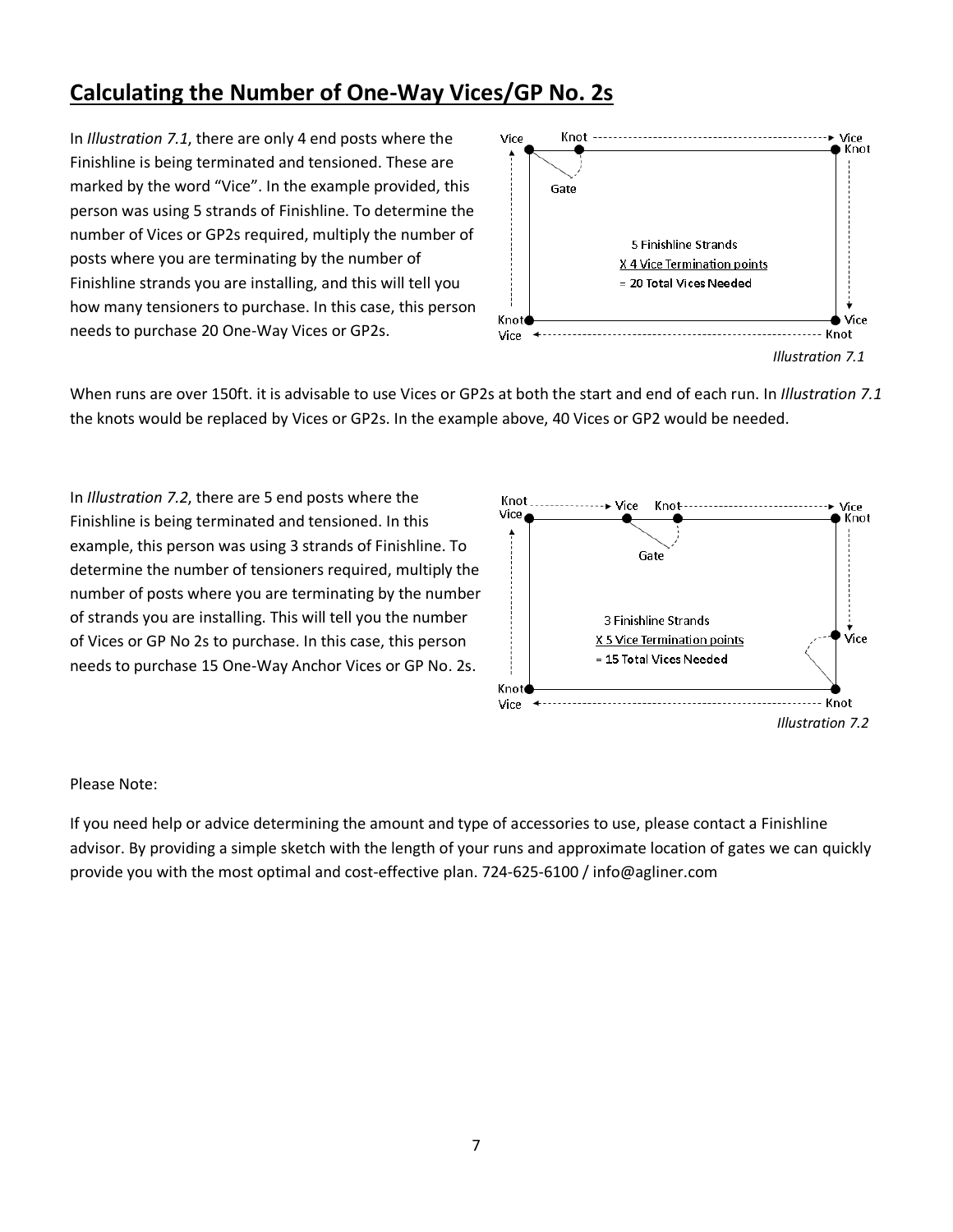# **Additional Information**

With time, Finishline Fencing may loosen due to movement of fence posts. Fencing should be checked occasionally. If fence can be pulled towards you easily, it is recommended to tighten the fence by pulling at the One-Way Vice or GP No. 2. If loss of tension is due to loose posts, it is important to locate the loose post and correct.

Helpful hint: If your gate or a start post is less than 100 ft away from the next corner, feel free to wrap around the

outside of the post and tension at the next gate or end post. This will save on the Vices or GP2 needed. It is recommended to put some sort of protective covering around the Finishline Fence to eliminate abrasion. Common household items work well for this such as an old garden hose. Please see *Illustration 8.3* for example.



*Illustration 8.3*